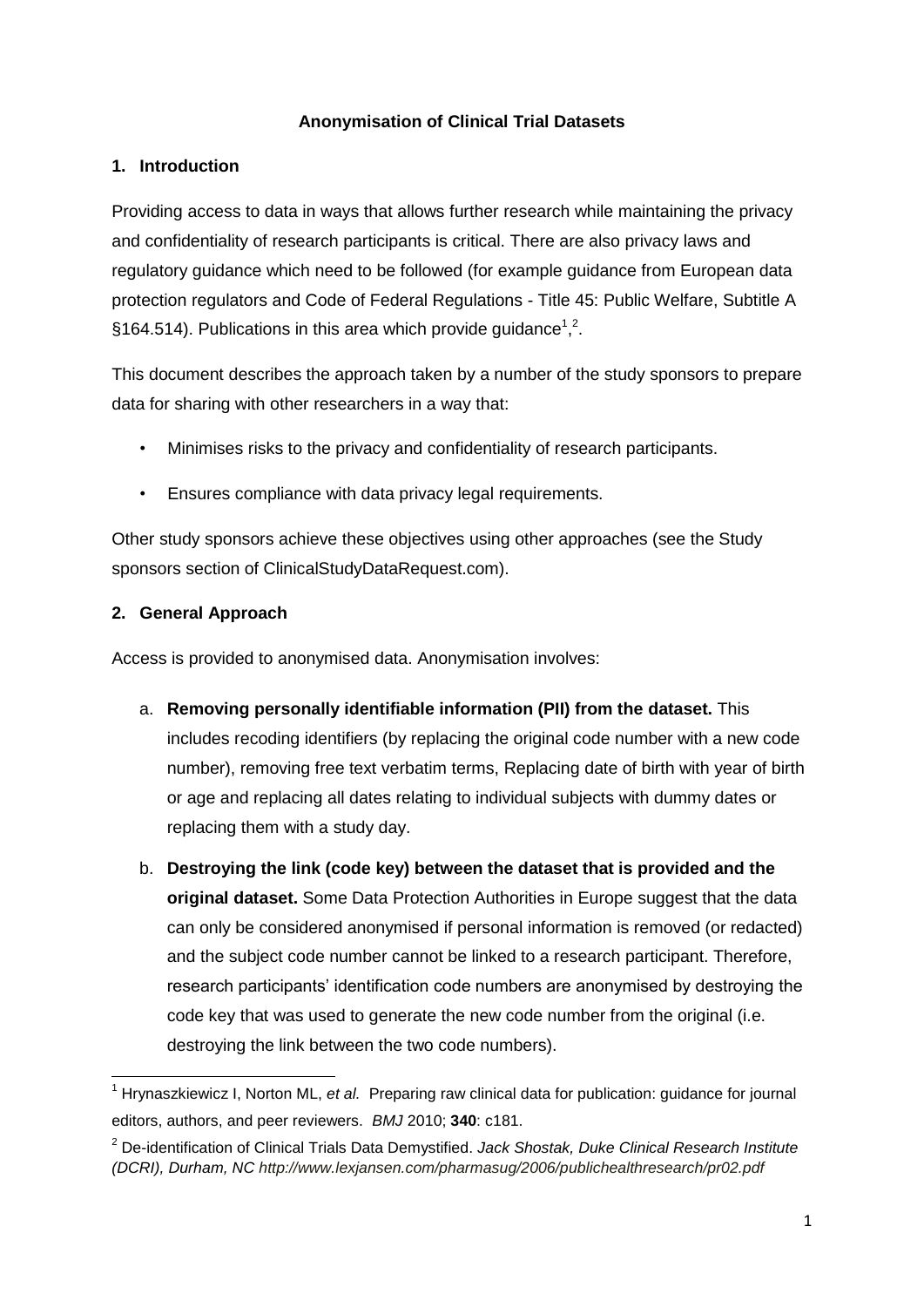# **3. Removing personally identifiable information (PII) from the dataset**

The 18 identifiers (as defined by HIPAA –see Code of Federal [Regulations](https://clinicalstudydata.gsk.com/Documents/Privacy-US-guidance.pdf) - Title 45: Public Welfare, Subtitle A [§164.514\)](https://clinicalstudydata.gsk.com/Documents/Privacy-US-guidance.pdf) are removed from the datasets (and related documentation). In addition any other PII that may be present is removed.

This involves removing:

- any names and initials,
- (or recoding) kit numbers and device numbers
- geographic information such as place of work.
- some sponsors also remove socioeconomic data such as occupation, income or education. Household and family composition. Multiple pregnancies.

In addition the following steps are undertaken:

- Recoding identifiers (or code numbers).
- Removing free text verbatim terms.
- Replacing date of birth with year of birth or age at randomisation**.** Ages above 89 which are aggregated into a single category of "90 or older". (This is a specific HIPAA requirement).
- Replacing all original dates relating to individual subjects with randomly generated offsets which are then applied to create 'dummy dates' or deleting these dates and replacing them with a study day. (see below)
- Reviewing and removing other PII

These steps are described in further detail below.

#### *3.1 Recoding Identifiers (or code numbers)*

The following identifiers (code numbers) are re-coded and the code key that was used to generate the new code number from the original code number is destroyed (as described in section 5):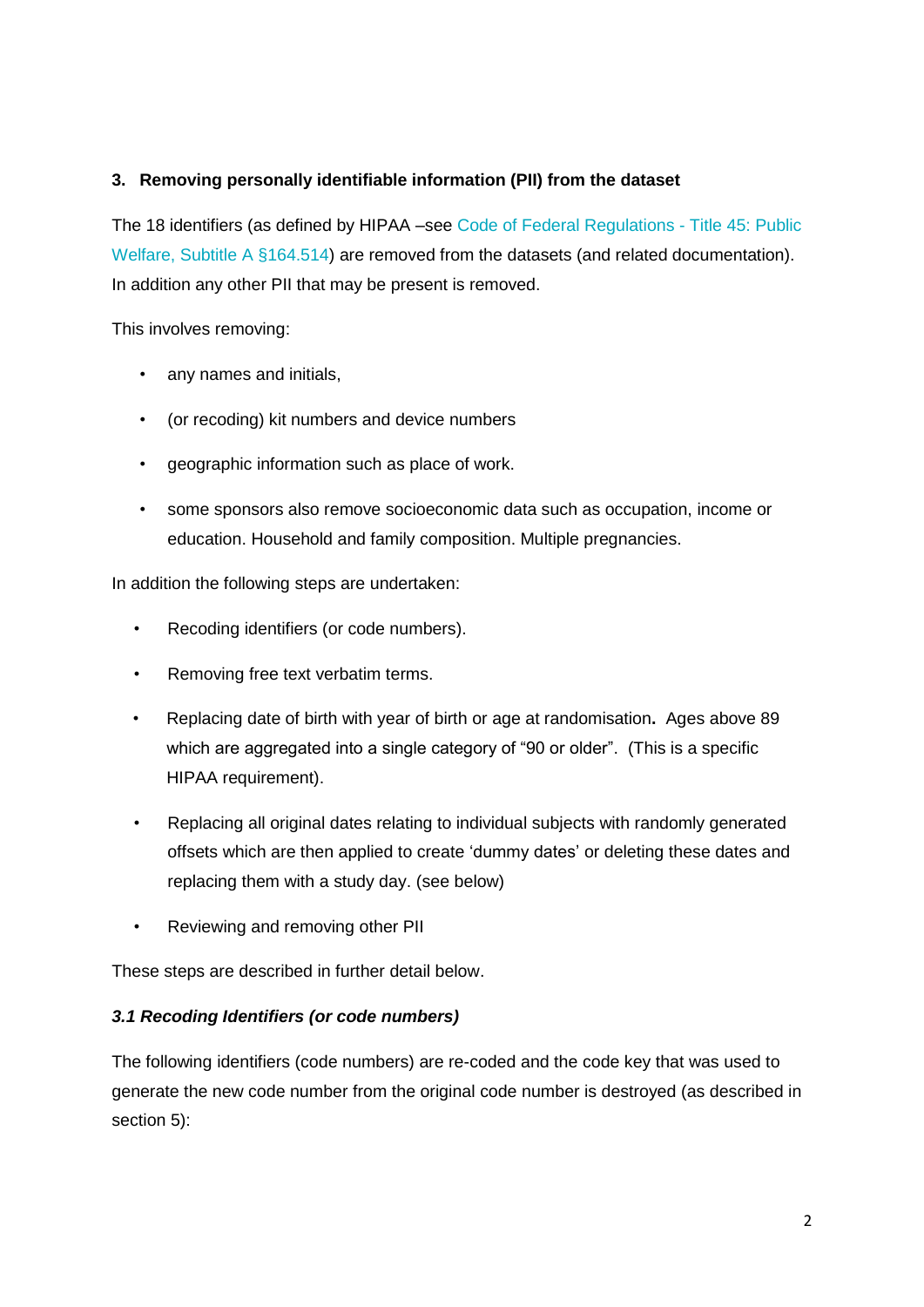- The investigator identifier (or code number) is re-coded or set to blank for each investigator. The investigator name is set to "blank" or dropped from the dataset (see Appendix 1 & 2).
- A new subject identifier (or code number) for each research participant.
- Some sponsors also re-code the centre identification number.
- Some sponsors aggregate patients from centres with less than 10 patients into a single centre.
- The same new identifiers (or code numbers) are used across all datasets applicable to a single study e.g. raw dataset, analysis-ready dataset. This includes (where applicable) PK datasets, genetic datasets etc.
- Extension studies use the same new identifiers (or code numbers) as used for the initial study to enable individual subject data to remain linked. This also applies to long term follow-up studies where separate reports are published. This is achieved by repeating the data anonymisation process for the initial study data at the same time as the extension/follow up data.

# *3.2 Removing Free Text Verbatim Terms*

Information in a descriptive free text verbatim term may compromise a subject's anonymity.

- Free text verbatim terms are set to "blank" or dropped from the dataset including:
	- Adverse Events
	- Medications
	- Other e.g. Medical History
	- Other specific verbatim free text

Certain free text fields may be retained if they do not contain PII and removal of these fields may impact the scientific value of the dataset (e.g. medical history that has not been coded).

• All dictionary coded terms with decode and/or verbatim terms that use a pre-specified list are retained.

# *3.3 Replacing Date of Birth*

Information relating to a research participant's date of birth and identification of specific ages above 89 may compromise anonymity.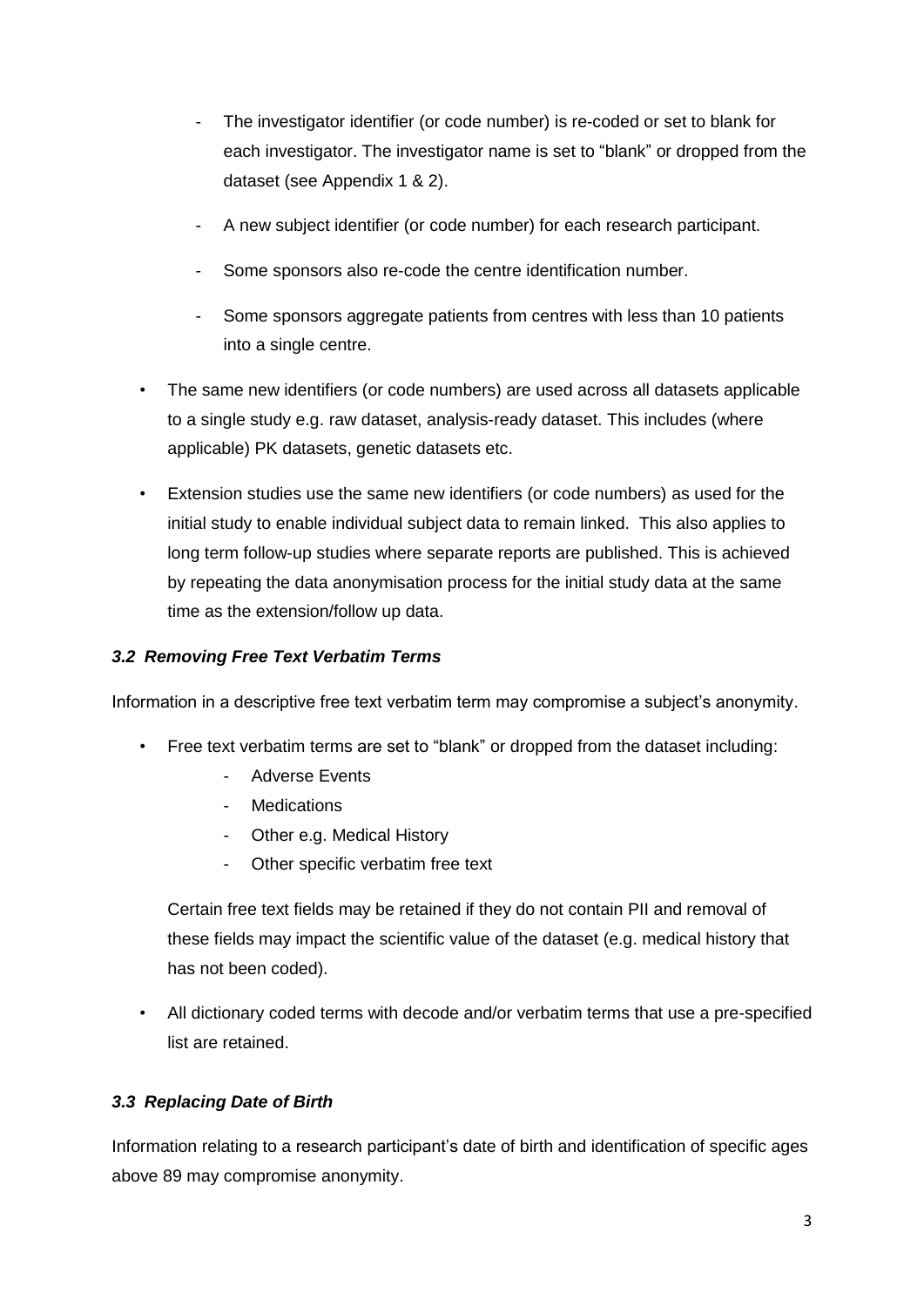• Date of birth is replaced with the year of birth or age at randomisation with the exception of ages above 89 which are aggregated into a single category of "90 or older"

# *3.4 Replacing all Original Dates relating to a Research Participant*

Study sponsors use one of two methods as described below.

# **3.4.1 Dummy Date Method**

Specific dates (other than year) directly related to a research participant may compromise a research participant's anonymity.

All dates are replaced: A random offset is generated for each research participant and applied to all dates for that research participant. All original dates are replaced with the new dummy dates so that the relative times for each research participant are retained.

**Example:** If the original reference date was 01APR2008 and the date of death was 01MAY2008, a random offset is generated (in this case 91 days). Dummy dates are than calculated using this offset of 91 days.

|                                  | <b>Original Date</b> | <b>New Date</b> |                        |
|----------------------------------|----------------------|-----------------|------------------------|
| Reference date                   | 01APR2008            | 01JUL2008       | Apply offset = 91 days |
| Date of Death                    | 01May2008            | 31Jul2008       | Apply offset=91 days   |
| <b>Relative Time of</b><br>death | 30 days              | 30 days         |                        |

# **3.4.2. Study Day Method**

All dates are removed from the datasets. The Study Day is calculated for each observation with days relative to a reference date. In order of priority the reference date is defined as the date of first study treatment, date of randomisation or date of consent. For example if a patient is randomised, but does not take the study treatment (i.e. the date of first treatment is missing), the date of randomisation will be used as the reference date to calculate the study day for any assessments recorded.

**Example** If the original reference date was 01JAN2008 and the date of death was 01MAY2008, the date of death would be 122 expressed as Study Days.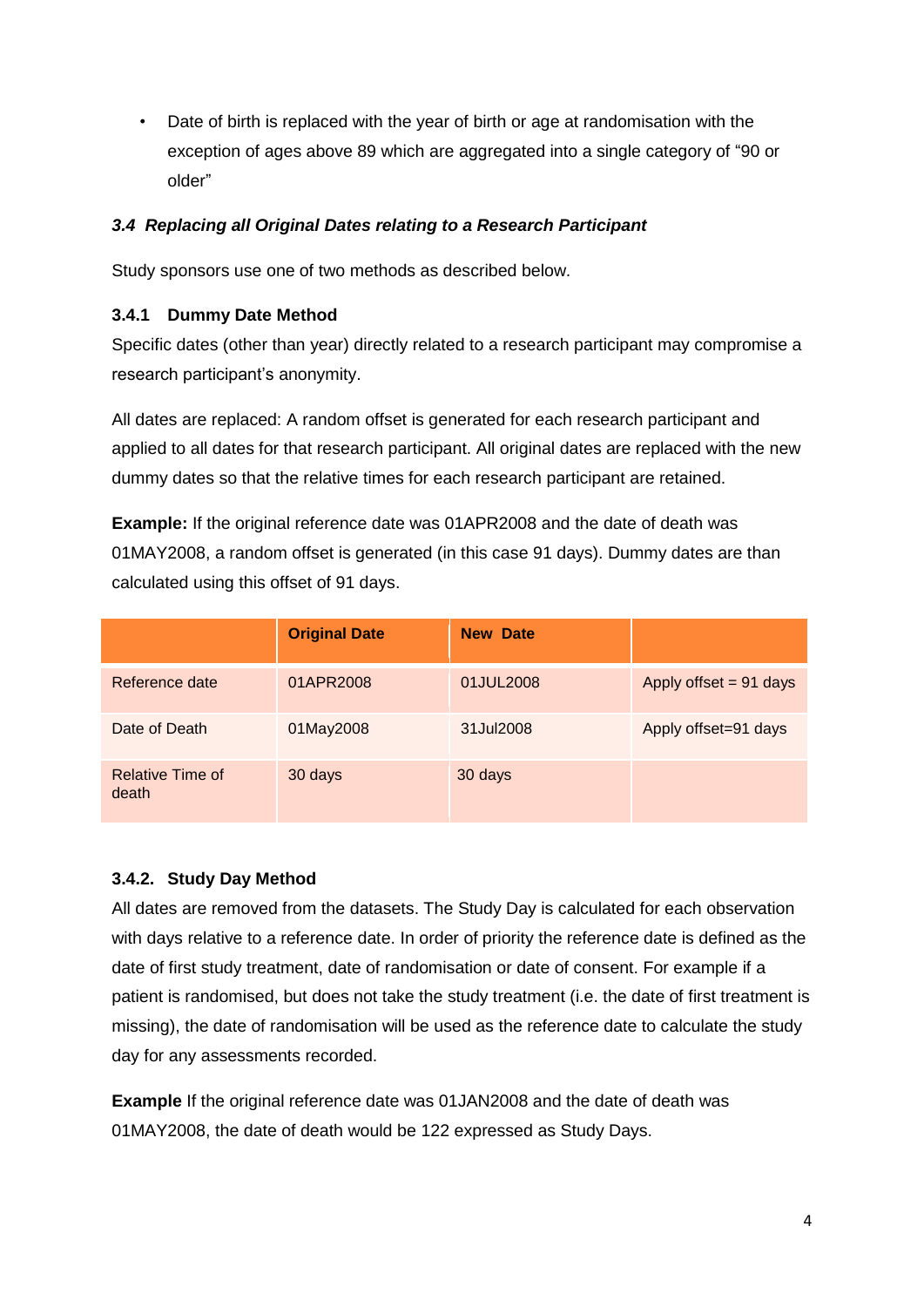|               | <b>Original Date</b> | <b>Reference Date</b> | <b>Study Day</b> |
|---------------|----------------------|-----------------------|------------------|
| Date of Death | 01May2008            | 01Jan2008             | 122              |

# *3.5 Reviewing and Removing Other PII*

- Other data elements that contain PII are removed. For example:
	- Information from variable names e.g. lab names may contain location information
	- Investigator comments may be used to identify a subject
	- Genetic data that would enable a direct trace back to an individual subject

Appendix 1: Illustrates non-real examples of how these steps are applied.

# **4. Review and Quality Control**

A final review of the HIPAA 18 identifiers is made to determine if further removal is required. Quality Control checks and documentation (QC record) is conducted for the processing of the data and supportive metadata documentation.

# **5. Destroying the link (key code) between the dataset that is provided and the original dataset**

Research participants' identification code numbers are anonymised by replacing the original code number with a new code number (as described in 3.1) and destroying the code key that was used to generate the new code number from the original (i.e. destroying the link between the two code numbers).

The following specific items are discarded:

- Any transactional copies of anonymised datasets
- De-identification tables (links for original variable and new anonymised variable)
- Any QC output datasets
- Any Log or LST files
- The seed utilised for random number generation

The anonymised datasets are stored in a separate secure location to the original coded datasets.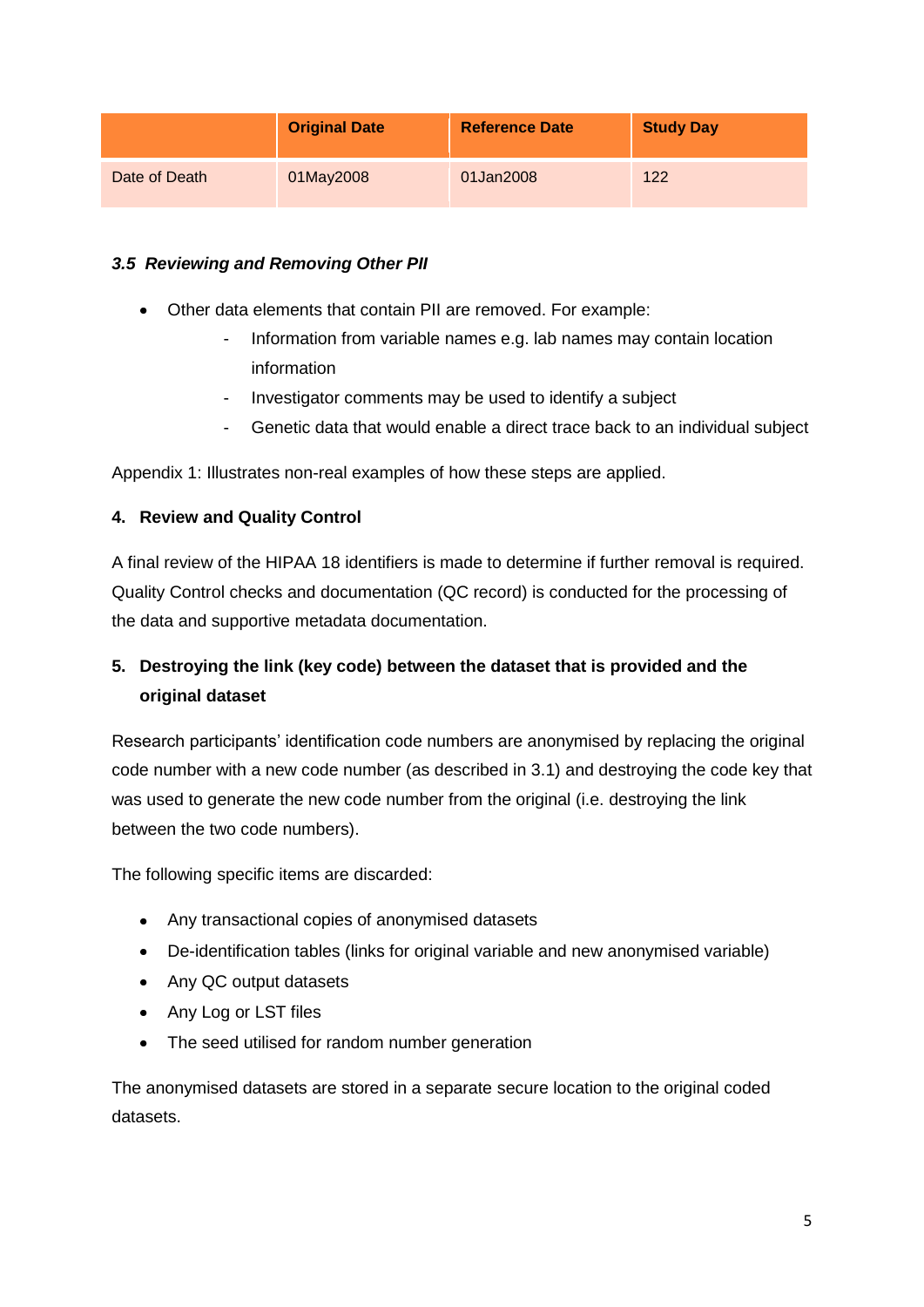| <b>Centre</b><br>ID | Investigator<br><b>ID (INVID)</b> | Investigator<br>name<br>(INVNAME) | <b>Subject</b><br>ID<br>(SUBID) | <b>Unique</b><br>subject ID<br>(USUBID) | Age<br>(yrs)    |                 | AE start date           | AE end date            | <b>Verbatim</b><br>term |
|---------------------|-----------------------------------|-----------------------------------|---------------------------------|-----------------------------------------|-----------------|-----------------|-------------------------|------------------------|-------------------------|
| 00123               | 279344                            | <b>Dr Smith</b>                   | 5                               | TJF4392.005                             | $\overline{57}$ |                 | 29DEC2010               | 27JAN2011              | Headache                |
| 00123               | 279344                            | <b>Dr Smith</b>                   | $\overline{\mathbf{2}}$         | TJF4392.002                             | 72              |                 | 10JAN2011               | 06APR2011              | <b>Nausea</b>           |
| 00123               | 279344                            | <b>Dr Smith</b>                   | 1                               | TJF4392.001                             | 91              |                 | 25MAR2011               | 12AUG2011              | Cold                    |
| 00123               | 279344                            | <b>Dr Smith</b>                   | 66                              | TJF4392.066                             | 89              |                 | 28MAR2011               | 31MAR2011              | Cold                    |
| 00123               | 279344                            | <b>Dr Smith</b>                   | 8                               | TJF4392.008                             | 94              |                 | 01MAR2011               | 15MAY2011              | Flu                     |
| 05678               | 333721                            | Dr Jones                          | $\overline{19}$                 | TJF4392.019                             | 85              |                 | 14OCT2010               | 20OCT2011              | Cold                    |
| 05678               | 333721                            | Dr Jones                          | 4                               | TJF4392.004                             | 53              |                 | 24MAY2011               |                        | Headache                |
| 05678               | 333721                            | Dr Jones                          | 23                              | TJF4392.002                             | 76              |                 | 01MAR2011               | 15MAR2011              | Pain                    |
|                     | ∪                                 | ∪                                 |                                 | ∪                                       | ∪               |                 | IJ                      | $\Box$                 | 丄                       |
|                     | <b>New INVID</b>                  | Remove                            | <b>New SUBID</b>                | <b>New</b>                              | Remove          | <b>Create</b>   | Add dummy               | <b>Add dummy</b>       | Remove                  |
|                     |                                   | <b>INVNAME</b>                    |                                 | <b>USUBID</b>                           | ages above      | age             | dates                   | dates                  |                         |
|                     |                                   |                                   |                                 |                                         | 89              | category        |                         |                        |                         |
|                     | ∪                                 | ∪                                 | ∪                               | ∪                                       | ∪               | ∪               | 丁                       | ∪                      | 工                       |
| <b>Centre</b><br>ID | Investigator<br>ID (INVID)        | Investigator<br>name              | <b>Subject</b><br>ID<br>(SUBID) | <b>Unique</b><br>subject ID<br>(USUSID) | Age<br>(yrs)    | Age<br>Category | <b>AE</b> start<br>date | <b>AE</b> end date     | <b>Verbatim</b><br>term |
|                     |                                   |                                   |                                 |                                         |                 |                 |                         |                        |                         |
| 00123               | 227                               |                                   | 8754                            | TJF4392.8754                            | 57              | $5 = 89$        | 19AUG2010               | 17SEP2010              |                         |
| 00123               | 227                               |                                   | 5681                            | TJF4392.5681                            | 72              | $5 - 89$        | 06JUL2010               | 30SEP2010              |                         |
| 00123<br>00123      | 227<br>227                        |                                   | 1475<br>6589                    | TJF4392.1475<br>TJF4392.6589            | 89              | >89<br>$= 89$   | 05SEP2010<br>06SEP2010  | 23JAN2011<br>09SEP2010 |                         |
| 00123               | 227                               |                                   | 3562                            | TJF4392.3562                            |                 | >89             | 29JUN2011               | 12SEP2011              |                         |
| 05678               | 208                               |                                   | 1457                            | TJF4392.1457                            | 85              | $<=89$          | 16JUL2011               |                        |                         |
| 05678               | 208                               |                                   | 2214                            | TJF4392.2214                            | 53              | $= 89$          | 04NOV2010               | 12SEP2011              |                         |

**Appendix 1: A non-real example illustrating removal of personally identifiable information using the dummy date method**